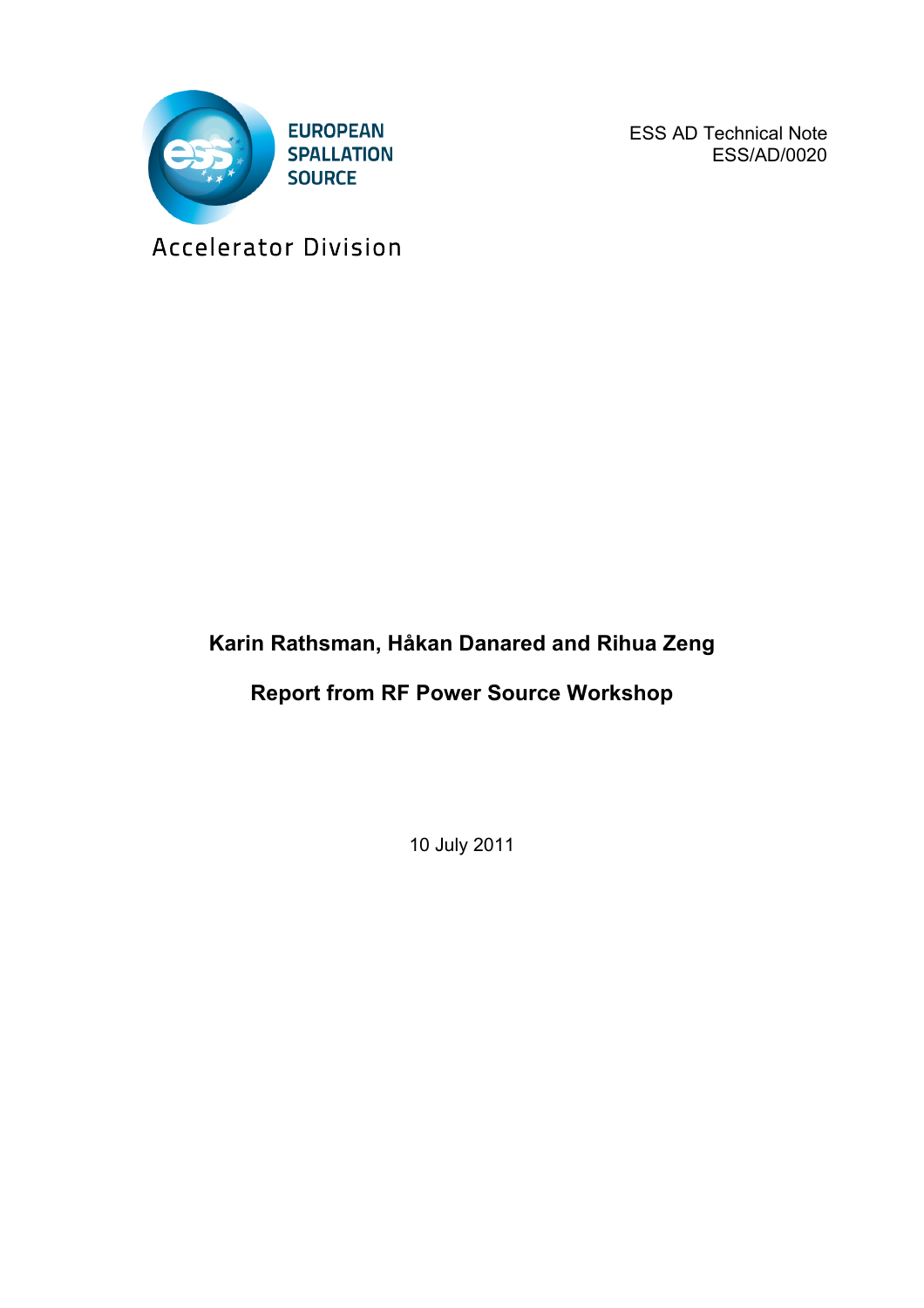# Report on the RF Power Source Workshop

K. Rathsman, H. Danared, R. Zeng

July 10, 2011

#### Abstract

Status report on the ESS rf power source, with emphasis on the High beta Elliptical cavities. A substantial part of the content is the outcome of the rf power source workshop in Lund 2011-06-13 [\[1\]](#page-10-0). The main objectives of this workshop was to specify parameters concerning the rf power source for high beta elliptical cavities in order to prepare for prototype procurements. The parameter tables can be found on the ESS ad home page [\[2,](#page-10-1) [3\]](#page-11-0). The focus is entirely on the high beta elliptical part of the power source, due to the high power levels and the large number of units.

## 1 ESS RF Power Sources

#### 1.1 Prerequisites linac parameters:

All calculations in this document is based on the ESS high level parameter table dated 15 April 2011 [\[4\]](#page-11-1) and the Accelerator Science and Lattice parameter table 13 May 2011 [\[5\]](#page-11-2):

#### Average power: 5 MW

Beam pulse length: 2.86 ms

Beam pulse repetition rate: 14 Hz

Reliability: 95% reliability

Operation: 5200 h of operation per year including R&D and start-up.

#### Elliptical power coupler power to beam: 0.9 MW

The difference between the rf power calculations in this work and in a previous technical note [\[6\]](#page-11-3) is that here a 20% safety margin for the rf power is foreseen, rather than the 10% safety margin previously used due to the uncertainty about the voltage limit of the klystron modulator for the 2.86 ms long pulses.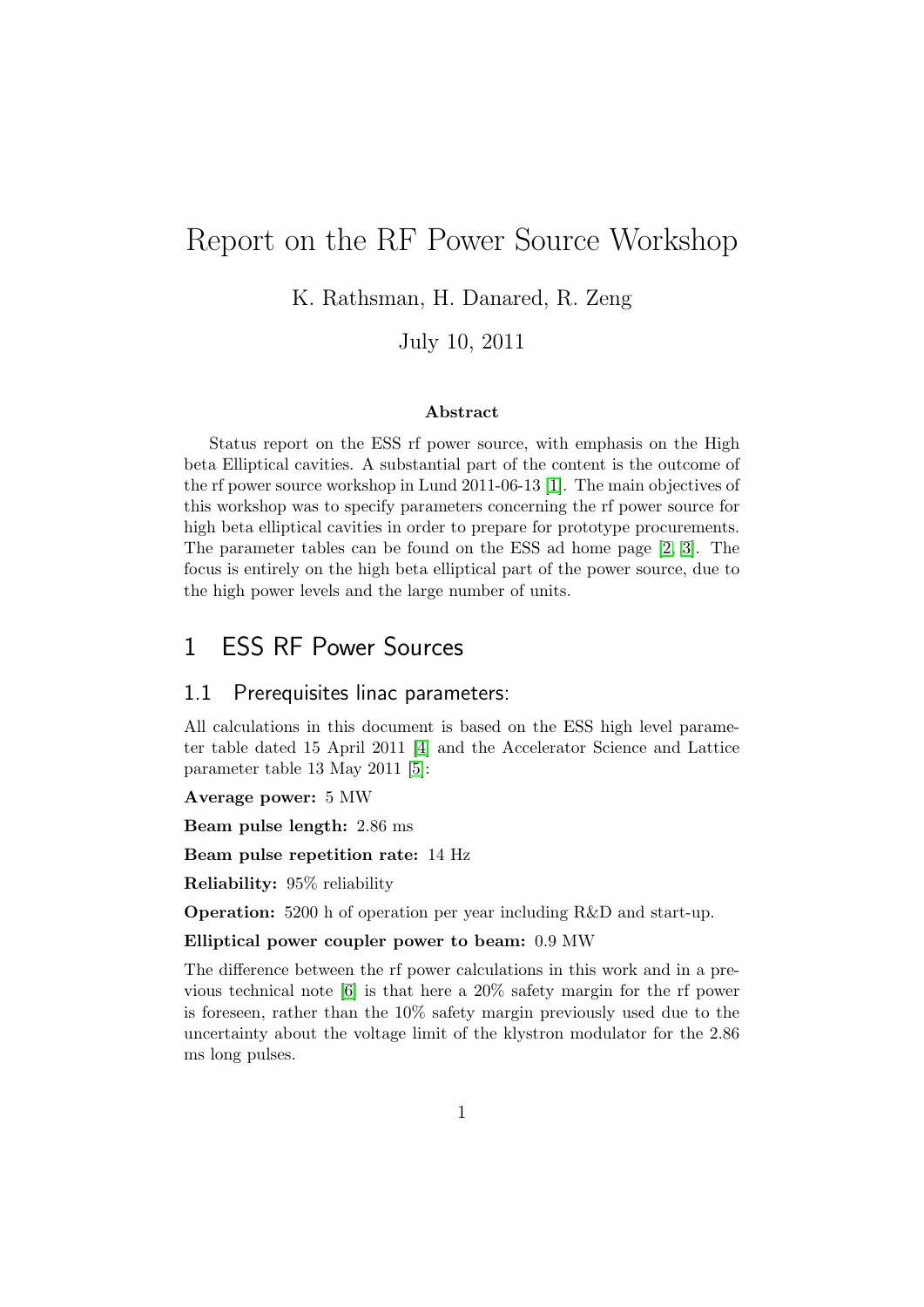<span id="page-2-0"></span>

Figure 1: Power to beam of superconducting part, based on the hybrid lattice in [\[7\]](#page-11-4)

### 1.2 Lattice and power to the beam

The linac consists of an RFQ, 3 DTL tanks, 28 spoke cavities, 64 low-beta ellipticals, 120 high-beta ellipticals, according to the hybrid design in [\[7\]](#page-11-4). The power to the beam for the superconducting part is shown in fig. [1.](#page-2-0) Five types of RF amplifiers are proposed:

|           | Minimum          | Nominal | Maximum |        |          |
|-----------|------------------|---------|---------|--------|----------|
| Frequency | Power            | Power   | Power   | Number | Type     |
| MHz       | MW               | MW      | MW      |        |          |
| 352       | ာ                |         |         | 6      | Klystron |
| 352       |                  | 0.4     | 0.5     | 28     | IOT?     |
| 704       | $\left( \right)$ | 0.4     | 0.5     | 28     | IOT?     |
| 704       | 0.5              | 0.8     |         | 44     | Klystron |
| 704       |                  | 1.2     | 1.5     | 112    | Klystron |

The nominal and maximum peak powers of the rf amplifiers are based on scaling factors equal to  $4/3$  and  $5/3$ , respectively. This is consitent with the rf calculations below for the high beta elliptical cavities. The power level for the warm part of the linac is not yet defined, however one should strive to use the same kind of modulator as for the High beta elliptical cavities.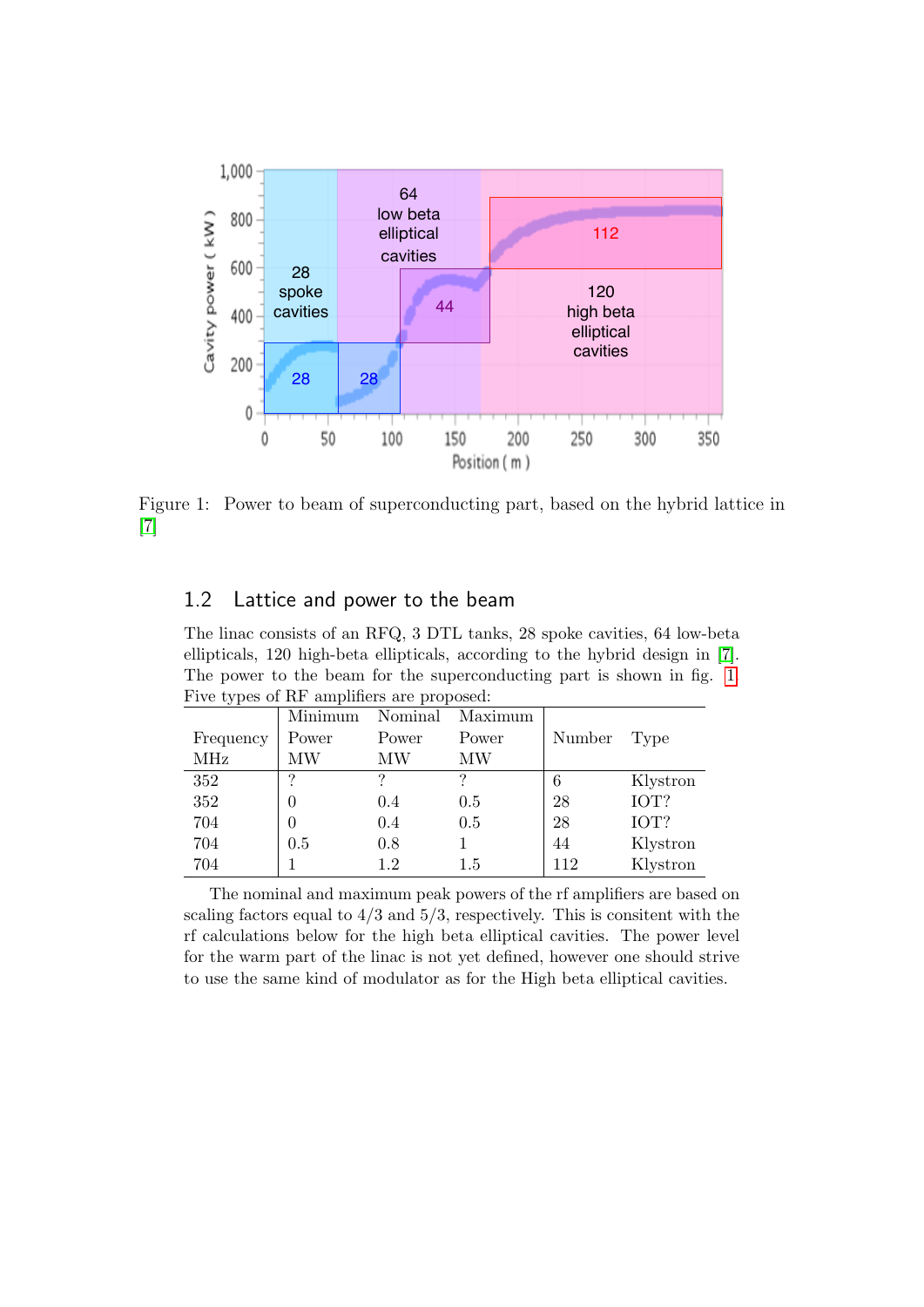## 2 RF power calcualtions

The maximum rf power delivered to the high beta elliptical cavities is 0.9 MW. It is assumed that the coupler impedance is matched to a 50 mA beam load so that no extra rf power margin needs to be added at the coupler.

### 2.1 Power losses in the rf distribution system

The power loss in the WR1500 wave guide is 0.053 dB per 100 feet [\[8\]](#page-11-5). For a 20 m long wave guide this is equivalent to

$$
1 - 10^{-\frac{0.053}{10} \frac{20}{30.48}} = 0.8\%
$$

power loss. To include circulators, bends, flanges and bellows, the power loss in the distribution system is estimated to be 5 %. More investigations on losses in the distribution system are needed.

### <span id="page-3-0"></span>2.2 LLRF requirements

Extra rf power is required to compensate the effects of Lorentz force detuning, microphonics, synchronous phase operation, load Q variations and other perturbations (like klystron output droop and ripple, beam loading, etc.).

For the high beta elliptical cavities, the extra power for Detuning (Lorentz and microphonics) is around 1% at 100 Hz detuning but 90% at 1000 Hz. The extra power for synchronous phase operation is different from cavity to cavity during the linac, but only 1.79% at the 15 degrees that we are planning for the high beta cavities. More power would be needed as well if the load Q varies away from the optimum value. Calculation shows about 1% more power is needed for 10% variation but 14% more for 50% variation. Other perturbations like klystron output droop and beam loading also result in errors in cavity voltage. Typically, 2% more power is required to compensate per 1% error in voltage. Furthermore, if the RF system feedback loop produces an overshoot, the klystron needs to handle the voltage and power corresponding to the overshoot, which consumes much more power in principle.

We would experience very harsh difficulties if there is not enough extra power. For example, in the case of only 10% extra power for operation, we have to achieve that the cavity detuning (including both Lorentz force and microphonics induced detuning) should be strictly controlled below 100 Hz, the load Q variation could not be over 10%, and meantime the voltage error caused by other perturbations and overshoot should be strictly limited to below 3%. It needs perfect piezo tuner, perfect power input coupler, perfect modulator and everything. While 20% extra power is flexible (be able to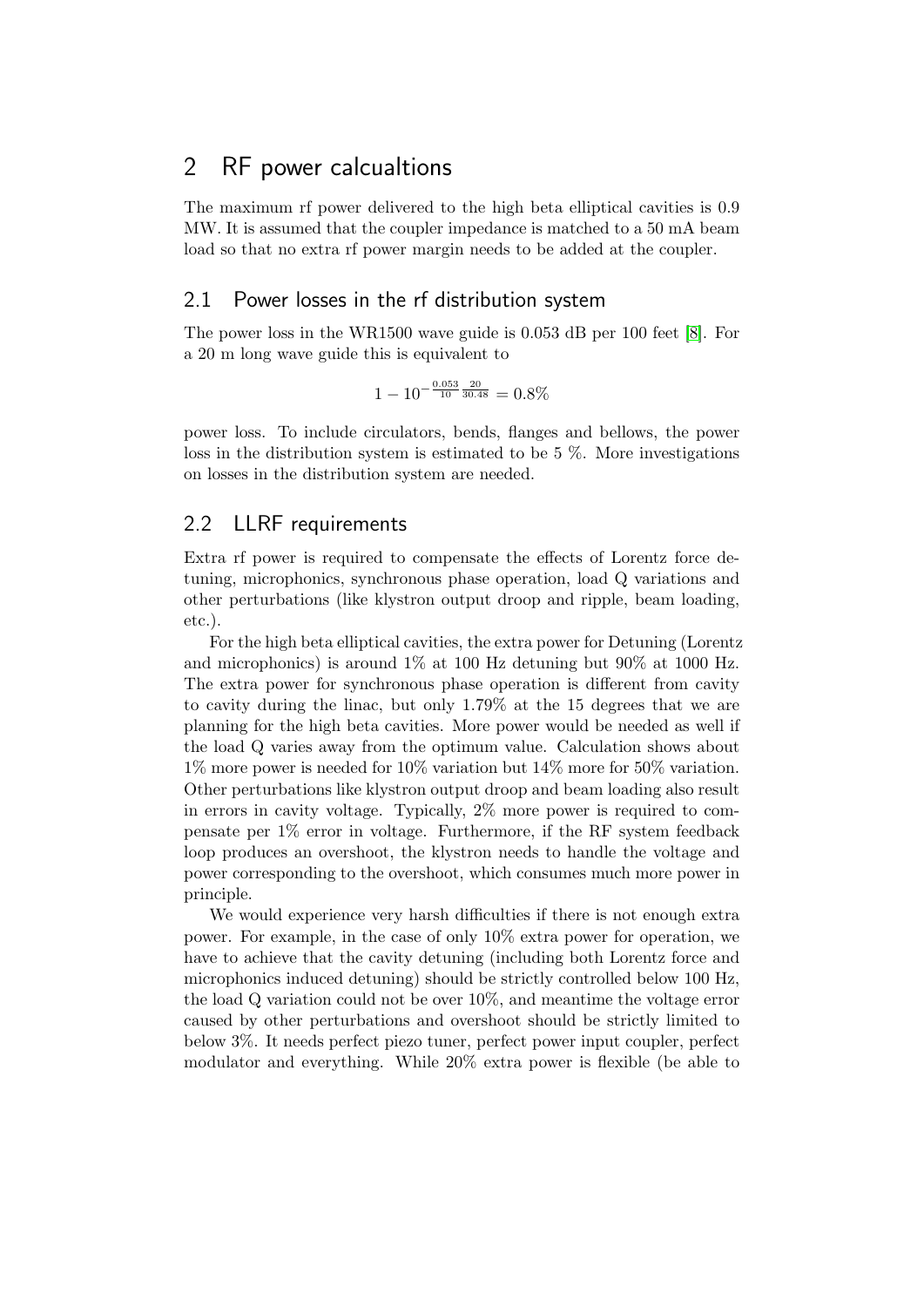deal with 200 Hz detuning, 20% load Q variation, and 6% voltage error by other perturbations and overshoot,for roughly estimate ), though we still have to make efforts to achieve it.

However, 20% is just for normal operation. If some unexpected worse situations occur, such as cavity tuner disable, large load Q variation, and large voltage error, we have to use more extra power even up to 50%. Klystron nonlinear distortion is another factor to increase the extra power. We might not totally operate very close to saturation even after applying the linearization techniques for klystron.

For the cavity filling time, an ideal filling time is 213  $\mu$ s for high beta cavities. The filling time can be shortened by applying more power, and become longer if there is less power. We also need some time for feedback stabilization. A reasonable filling time is  $350 \mu s$  or more (including ideal filling time, the prolonged time due to less power, and the time for feedback stabilization). Screen shots of the forward, reflected and cavity power from SNS, shown in fig. [2,](#page-5-0) indicates that this is in agreement with the situation at SNS.

For the droop and ripple of the modulator, a requirement of less than  $3\%$ for low frequency ripple and 0.1% for higher frequency is given. That is from the limitation of the feedback proportional gain and effective bandwidth of integral gain.

#### 2.3 Klystron and modulator

Taking into account for the 5% power loss in the distribution system and 20% margin for LLRF, the required nominal peak power delivered by klystron at saturation is given by

$$
p_k = \frac{0.9 \text{ MW}}{0.95 \times 0.8} = 1.2 \text{ MW}
$$

The klystron efficiency shall be as high as possible, without affecting lifetime and stability of the klystron. With a perveance

$$
K = 0.55 \ \mu\text{AV}^{-3/2}
$$

a 65% efficiency can be reached [\[9\]](#page-11-6). This is also in accordance with the formula for efficiency [\[10\]](#page-11-7)

$$
\eta = 0.78 - 0.16K
$$

The nominal beam power, which has to be supplied by the modulator, is then given by

$$
p_m = \frac{1.2 \text{ MW}}{0.65} = 1.8 \text{ MW}
$$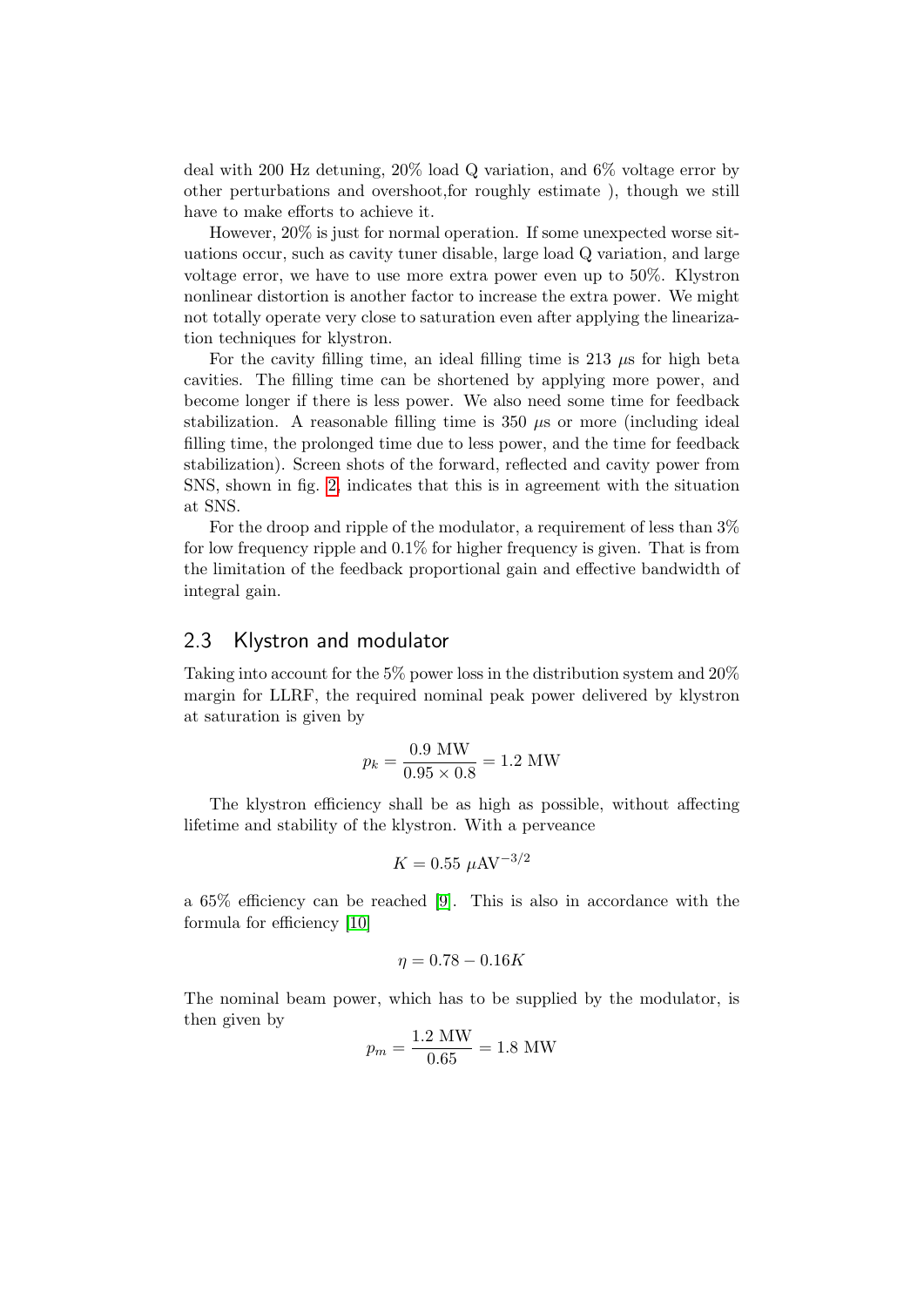<span id="page-5-0"></span>

Figure 2: Screen shots of the forward, reflected and cavity power for a superconducting high beta cavity (SCL22d) at SNS taken by M. Crofford. One can clearly see the fill of the cavity, start of feedback and then the beam w/ AFF on for the remainder of the pulse.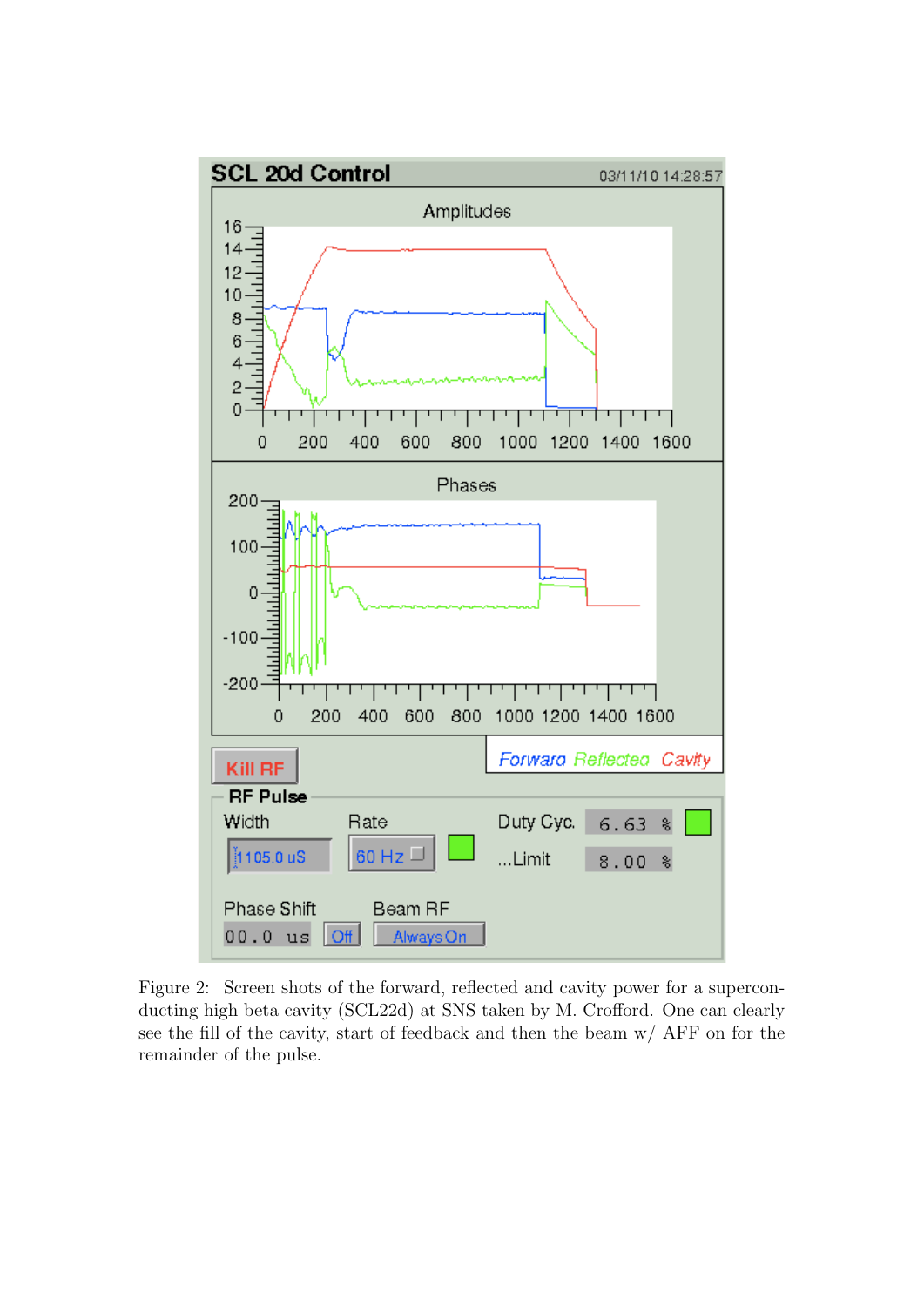The beam perveance then gives the required nominal cathode voltage U as

$$
U=\left(\frac{p_m}{K}\right)^{2/5}=102~\mathrm{kV}
$$

#### 2.4 Specified values

By dimensioning klystrons and modulators to withstand 20% extra power we can expect reliability to improve. This excess power margin will be useful in the case the cavity performance varies from cavity to cavity or if a cavity fails. In this case the voltage can be increased in other cavities to make up for the failing cavity. In additional it will be possible to adjust the rf power if the total power loss or the required LLRF margin has been underestimated. Degradation of the klystron is likely to occur over time and this needs to be compensated for by a increase the cathode voltage.

With the 20% additional power margin the specified maximum output peak power by the klystron is 1.5 MW. The klystron modulator, in its turn, needs to supply a maximum of 2.3 MW in peak power, which corresponds to a cathode voltage of 113 kV.

#### 2.5 RF pulse duration and cooling requirements

The beam pulse repetition rate at ESS is 14 Hz with a beam pulse length of 2.86 ms, which corresponds to a beam duty factor of  $4\%$ .

Adding  $400 \mu s$  to fill the cavity, according to the requirements given in section [2.2](#page-3-0) the rf pulse duration is 3.3 ms with a rf duty factor of

$$
D = 14 \text{ Hz} \cdot 3.3 \text{ ms} = 4.6\%
$$

Therefore, the rf power load has to be dimensioned to absorb

$$
4.6\% \cdot 1.5 \text{ MW} = 69 \text{ kW}
$$

of the reflected rf power.

For a modulator with a pulse transformer the expected rise time is 200  $\mu$ s, which results in a total pulse length of  $\tau = 3.5$  ms. This corresponds to an rf duty cycle equal to

$$
D = 14 \text{ Hz} \cdot 3.5 \text{ ms} = 4.9\%
$$

Therefore, the klystron modulator will be dimensioned for an average output power of

$$
4.9\% \cdot 2.3 \text{ MW} = 113 \text{ kW}
$$

which is also the maximum cooling requirement of the klystron collector.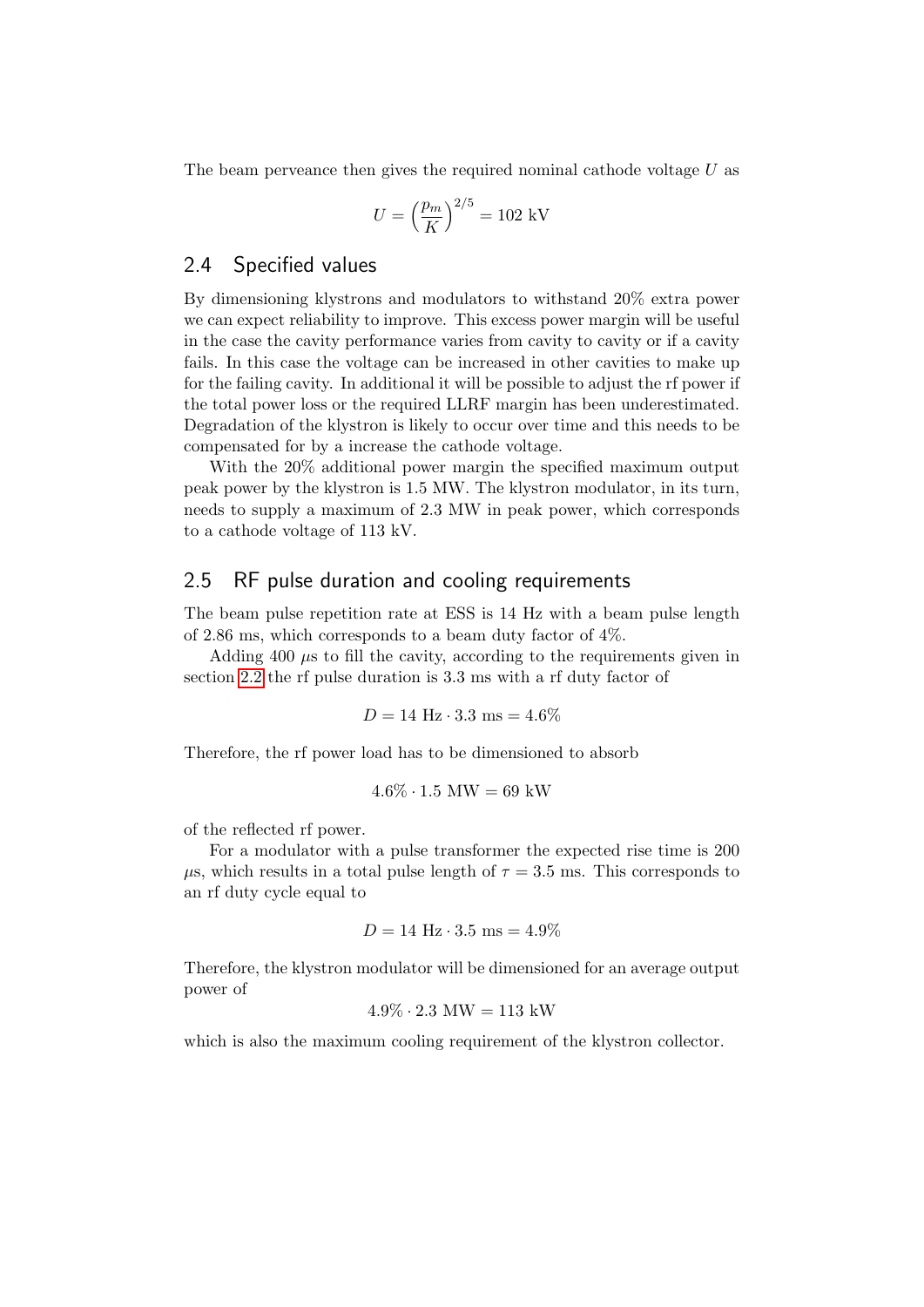The klystron modulator shall have a 90% power efficiency or more. The water cooling system for the klystron modulators then needs to be design for a maximum power of

$$
10\% \cdot 113 \text{ kW} = 11 \text{ kW}
$$

per unit. With the large number of power sources in the klystron gallery and the stringent temperature stability demands, only a small fraction, 1 kW of the excess power is allowed to be deposited in air.

#### 2.6 Power efficiency

Taking into account 90% power efficiency for the klystron modulator the nominal power consumption can be calculated as

$$
4.9\% \cdot 1.8 \text{ MW}/90\% = 100 \text{ kW}
$$

In relation to the rf power delivered to the power coupler

$$
4\% \cdot 0.9 \text{ MW}\% = 36 \text{ kW}
$$

we can estimate the power efficiency for the high beta elliptical section to be roughly 30% if we also take into account for example the klystron solenoid, water cooling system, power supplies, etc.

Since the high beta elliptical cavities accounts for roughly 75% of the total power delivered to the beam, we can expect a total power consumption of 5 MW/0.30 = 17 MW. Then, with 5200 h per year operation the total power consumption is 87 GWh per year. This is almost a third of the total power budget for ESS, equivalent to an operation cost of roughly 5 MEUR.

## 3 Challenges

#### 3.1 Technical Callenges

To our knowledge, no one has achieved 3.5 ms long pulses at these power levels and especially not for this magnitude of a klystron gallery. There is a risk that thermal stress, in terms of pulse heating, will worsen the reliability of the equipment. The probability of arcs in the klystron and rf distribution system will to some extent also increase with the pulse length. An improvement is however the overall 5% reduction in average power consumption due to the decrease in duty factor for the klystron modulators. However, this power saving might be consumed by the LLRF system, since the low frequency variations on the high voltage pulse is another concern for these long pulses. Another implication is that the size of the pulse transformer increases with  $(U\tau)^2$ , which corresponds to a 90% increase as the pulse length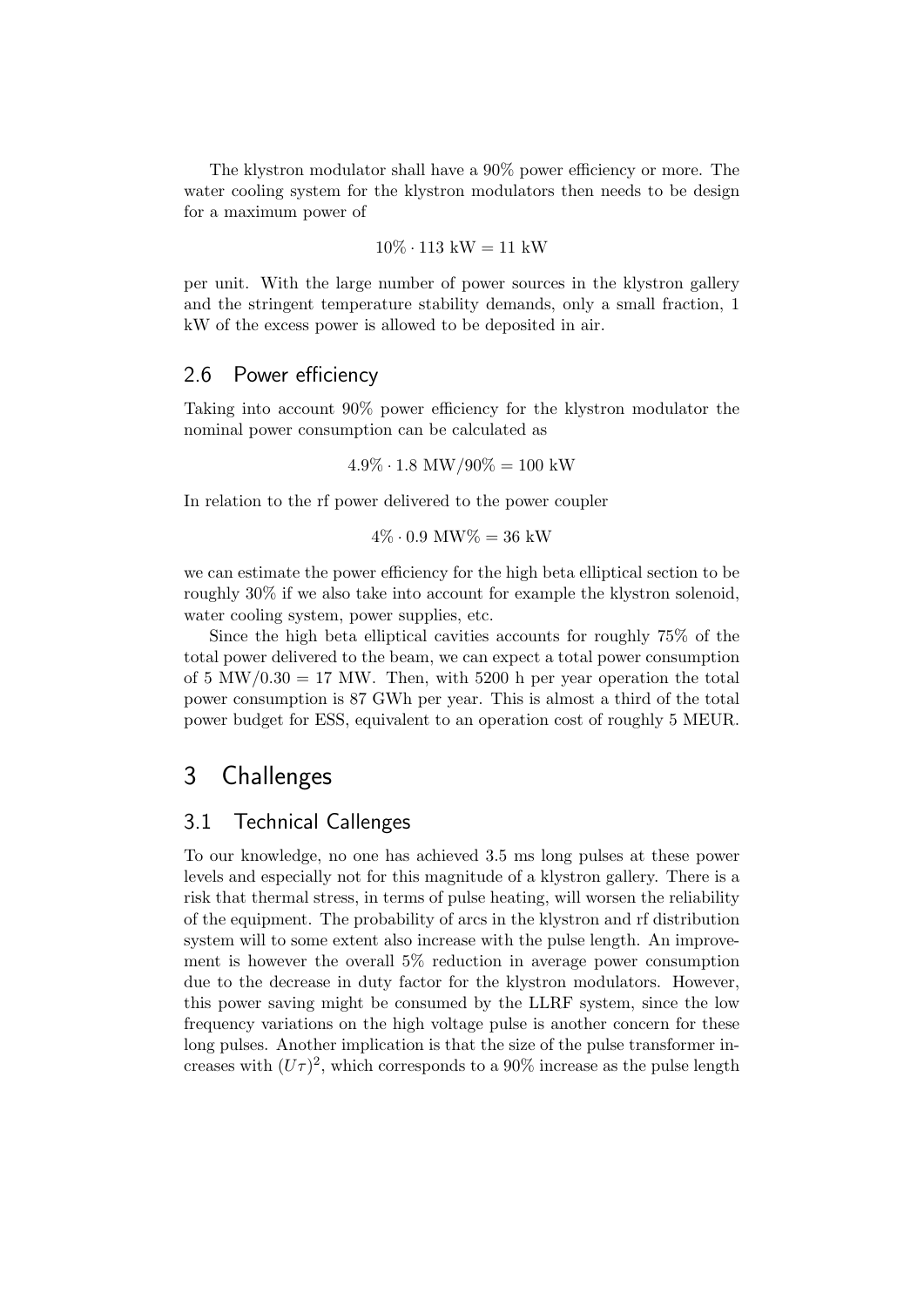increases from 2.6 ms to 3.5 ms. On the other hand, other parts of the modulator, such as the capacitor charger power supplies, becomes smaller due to the relaxed pulse repetition rate. The only conclusion at this point is that more analysis of the implication of the longer pulses is needed.

According to C. Lingwood it is worth looking into the possibility of getting the longer pulse using a modulated anode klystron, as have been studied in reference [\[11\]](#page-11-8). The high power rf at JPARC is pulsed by modulating the anode voltage of the klystron. Then the klystron modulators can be replaced by large DC power supplies. This solution proved to be the most cost beneficial alternative for JPARC. According to C. Martines however, this is not an alternative for ESS because of reliability and efficiency concerns.

A more attractive solution for the rf power source would be to chose the  $50/3$  Hz = 16.7 Hz pulse repetition rate. This would give a beam pulse length of 2.4 ms preserving the 4 % beam duty factor. Then the high voltage pulse width is 3.0 ms, which is very close to the 2.8 ms pulse specified for the SM18 test stand prototype.

#### 3.2 Financial and commercial challenges

The rf power source and distribution system make up for a substantial part of the total accelerator budget. There are few qualified suppliers worldwide, each with a limited production and testing capacity. Serval manufacturers are not based within the ESS member countries, which make no-cash contributions challenging.

Assuming an aggressive production, testing and installation rate of one rf power source per week, the orders must be placed in 2014 in order to deliver the first neutrons by 2019. This will require early prototyping and multiple vendors.

Several of the klystron modulator companies have their own preferred solution rather than the open solution developed at DESY and FNAL. It is therefore necessary to find a balance between on the one side the strive for an open solution with multiple sources, or on the other hand to give away as much as possible of the responsibility to the contractors.

Challenges with prototype and testing activities include the fact that parameters are not yet fixed, the SM18 test stand modulator (and klystron) are not prototypes for ESS and the short time schedule in combination with lack of high power rf experts and personnel at ESS.

Provided that the power to each of the cavities can be increased, it might be beneficial to increase the rf power in order to reduce the total number of power sources and cavities. For example, if the power delivered to each of the cavities could be increased by 30% on an average, then the production time could be shorten by roughly a year. However, splitting the power from one klystron into two cavities in the high beta elliptical section is not to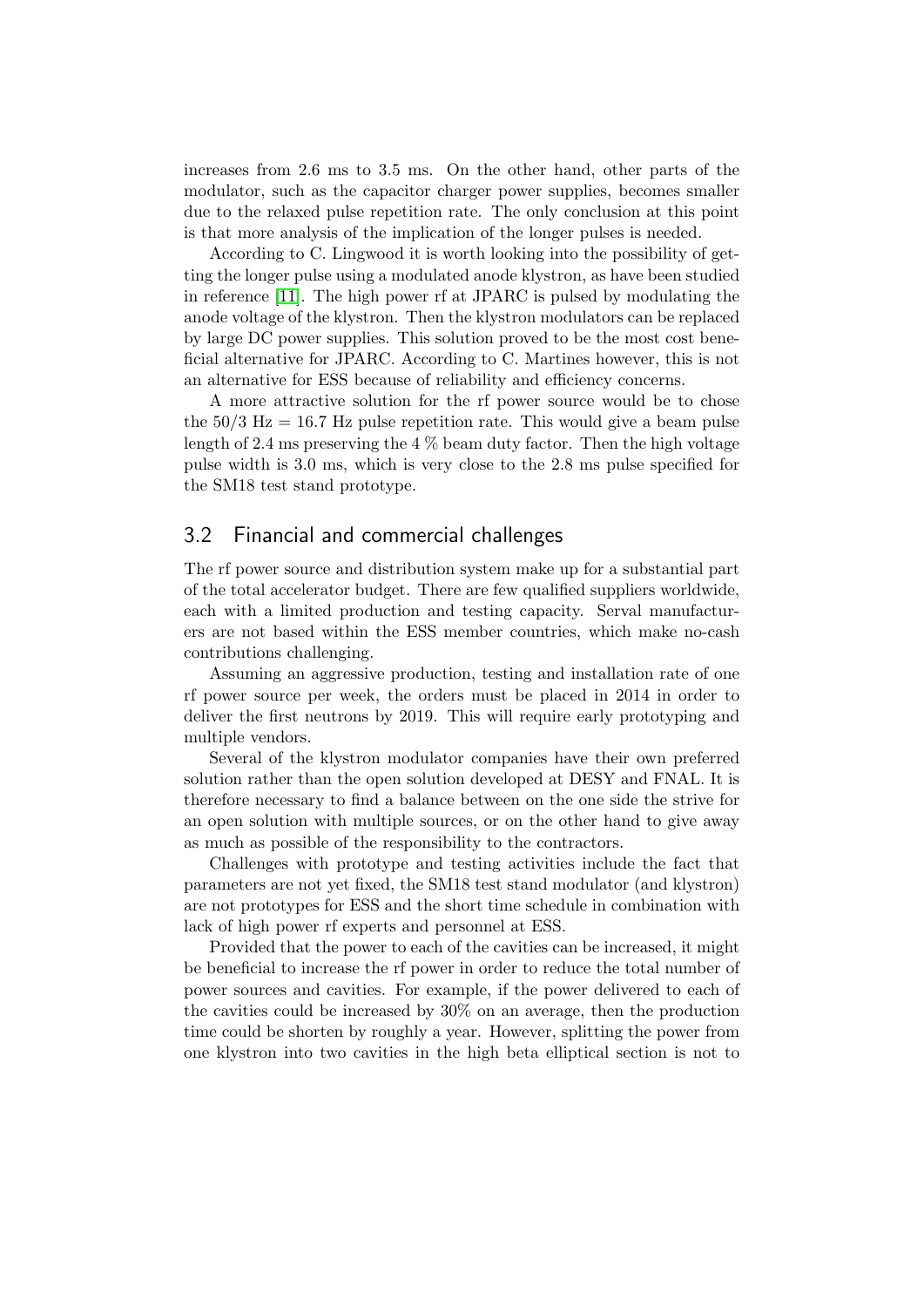recommend as concluded in [\[12\]](#page-11-9).

Another possibility would be to use one modulator to two klystrons. The feasibility of such a solution depends on the modulator topology. The disadvantage is that in case one modulator fails, then two cavities will not be in operation. Secondly, both klystrons will be powered the same, regardless of the rf power output needed, so this will increase the power consumption. Another argument is the issues with the 3.5 ms long pulses, which are likely to worsen if the power is doubled. Again, more investigations are needed.

### 3.3 Reliability

The rf power sources are expensive and complex with many components. With more than 200 rf power sources and an assumed MTBF of 4 years (or 20000 h) per unit, we can expect to do maintenance every week in the klystron gallery.

With an assumed MTBF of 40000 h for a klystron implies that 20 klystrons on an average will fail each year. Not all of these will have to be refurbished, but assume that the cost for each klystron failure is 100 kEUR. Then, the operational cost for the klystrons is estimated to 2 MEUR per year.

To meet the 95% reliability demands the following is proposed:

- Chose well proven solutions only.
- Design for an overhead crane in the klystron gallery that will facilitate fast replacement of parts. The overhead crane will in addition speed up the installation in the klystron gallery.
- Design for easy access and quick replacement of modulator, pulse transformer and klystron.
- The klystrons are vertically mounted in a separate oil tanks and connected to the klystron modulator through a short  $(< 2 \text{ m})$  high voltage cable. The oil tank is taken out together with the klystron in the case the klystron needs to be replaced
- If the klystron modulator is equipped with a pulse transformer, then it should be easy to disconnect it from from the air isolated part of klystron modulator, in the case the modulator needs to be replaced.
- Insulate high voltage parts in oil.
- One rf source per cavity, so that the linac can operate also when on power source is fails.
- MTBF, MTTR and lifetime analysis of all components is necessary.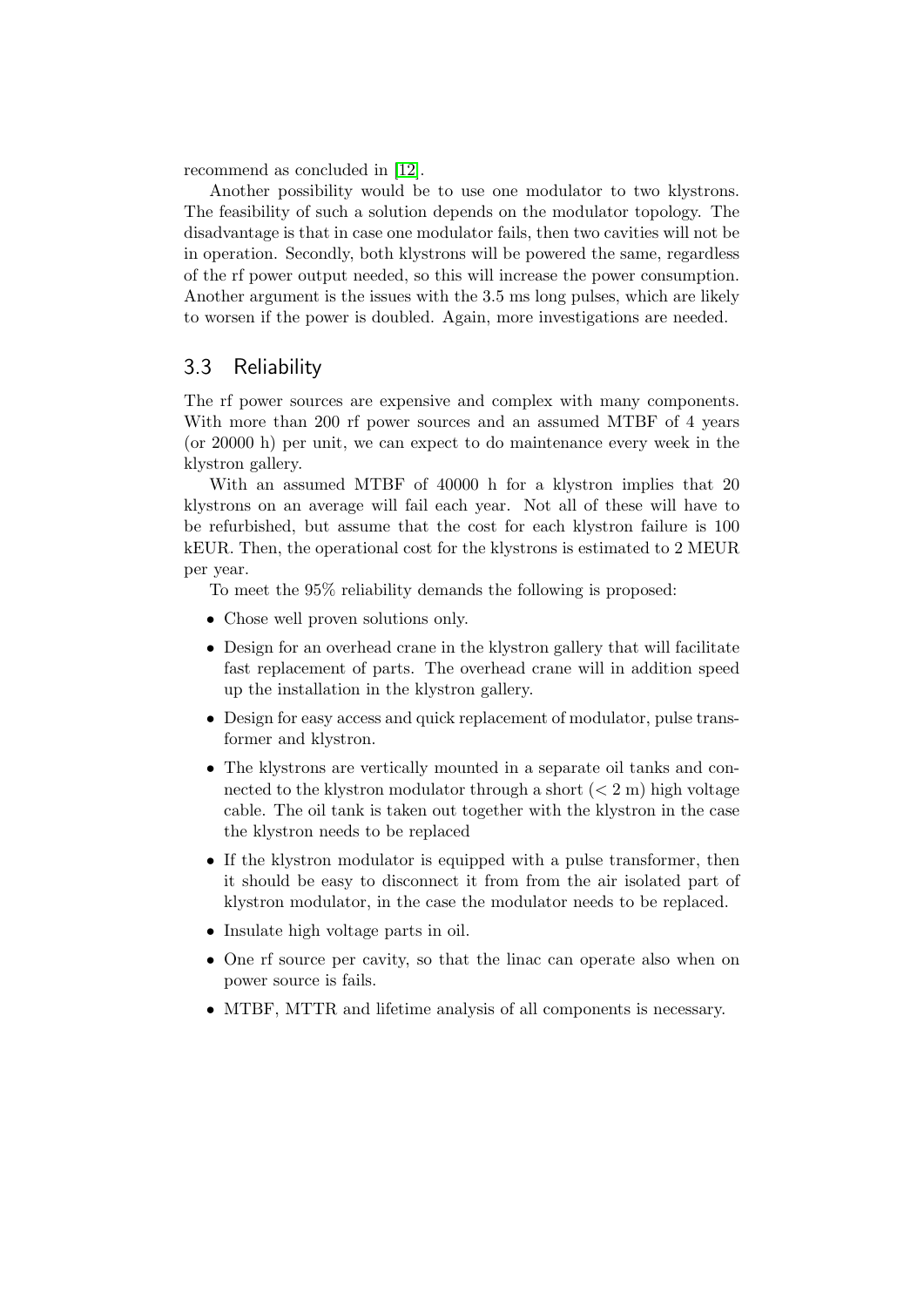### 3.4 Personal Safety

Personal safety issues include large stored energy, large amount of cooling water, large quantities of oil, radiation (neutrons, x rays and electromagnetism). Lifting and transport of heavy objects is another important safety issue.

## 3.5 Access and Serviceability

In the present lattice design there is 1.6 m average center to center distance between the cavities in the high beta elliptical section. Thus the design of the klystron gallery is critical, and double rows of klystrons and modulators are now envisaged. Rules about working with electrical installations of this kind require 1.5 m free space behind your back when working in a cabinet.

Double rows of klystron and modulators will make it easier to optimize the layout inside the modulators, since now we can allow the modulators to become wider, up to 1.5 m with 1.7 m access in beween.

The draw back with double rows of power sources is that we probably need two klystron galleries, one on each side of the linac, as shown in [3.](#page-11-10) According to Montessinos [\[13\]](#page-11-11) this type of power source and distribution system takes up 29  $m^2$  floorspace each. I.e, a 20 m width is needed in the klystron gallery only for the rf power source. With access ailes and shielding above the accelerator tunnel as shown in fig. [3,](#page-11-10) the klystron gallery is likely to be between 35 and 40 m wide, not taking into account maintenance and laboratory areas.

With 1.7 m access between the modulators we can take out klystrons between these without having to lift them over the modulators, as was suggested in the previous layout [\[14\]](#page-11-12). This means that the ceiling hight can be lowered.

## 4 Conclusions

More investigations are needed but the time is short. Prototyping is very important. The ESS project office have to be involved at an early stage. Especially the design, conventional facilities and safety teams will have to be involved to resolve issues concerning layout, access, maintenance, safety and system integration of for example cooling, oil handling, cabling etc.

## **References**

- <span id="page-10-0"></span>[1] RF power source workshop, Lund 2011-06-13. [Indico.](http://indico.hep.lu.se//conferenceDisplay.py?confId=1112)
- <span id="page-10-1"></span>[2] ESS Parameter Tables. [LLRF paramter table,](http://www.esss.se/linac/Parameters/LLRF.pdf) 2011.